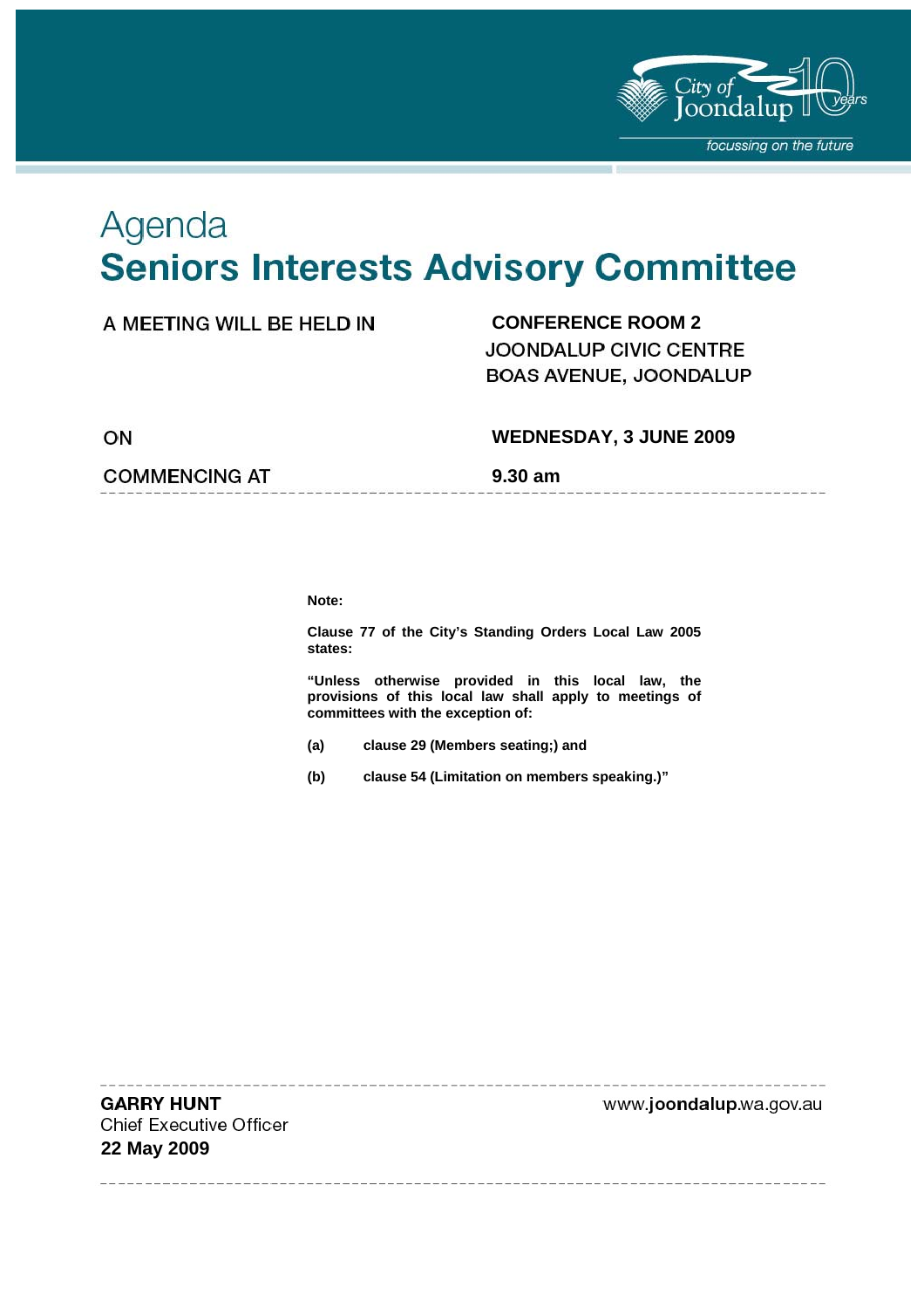#### **TABLE OF CONTENTS**

| <b>Item No</b> | Title                                                                                 | Page No |
|----------------|---------------------------------------------------------------------------------------|---------|
|                | Declaration of Opening                                                                | 4       |
|                | Apologies/Leave of absence                                                            | 4       |
|                | <b>Confirmation of Minutes</b>                                                        | 4       |
|                | Announcements by the Presiding Person without discussion                              | 4       |
|                | Declarations of Interest                                                              | 4       |
|                | Identification of matters for which the meeting may sit behind<br>closed doors        | 4       |
|                | Petitions and deputations                                                             | 4       |
|                | Reports                                                                               | 5       |
| Item 1         | <b>Presentation - Seniors Peer Based Mental Health Promotion</b><br>Project - [55511] | 5       |
|                | Motions for which previous notice has been given                                      | 6       |
|                | Requests for Reports for Future Consideration                                         | 6       |
|                | Closure                                                                               | 6       |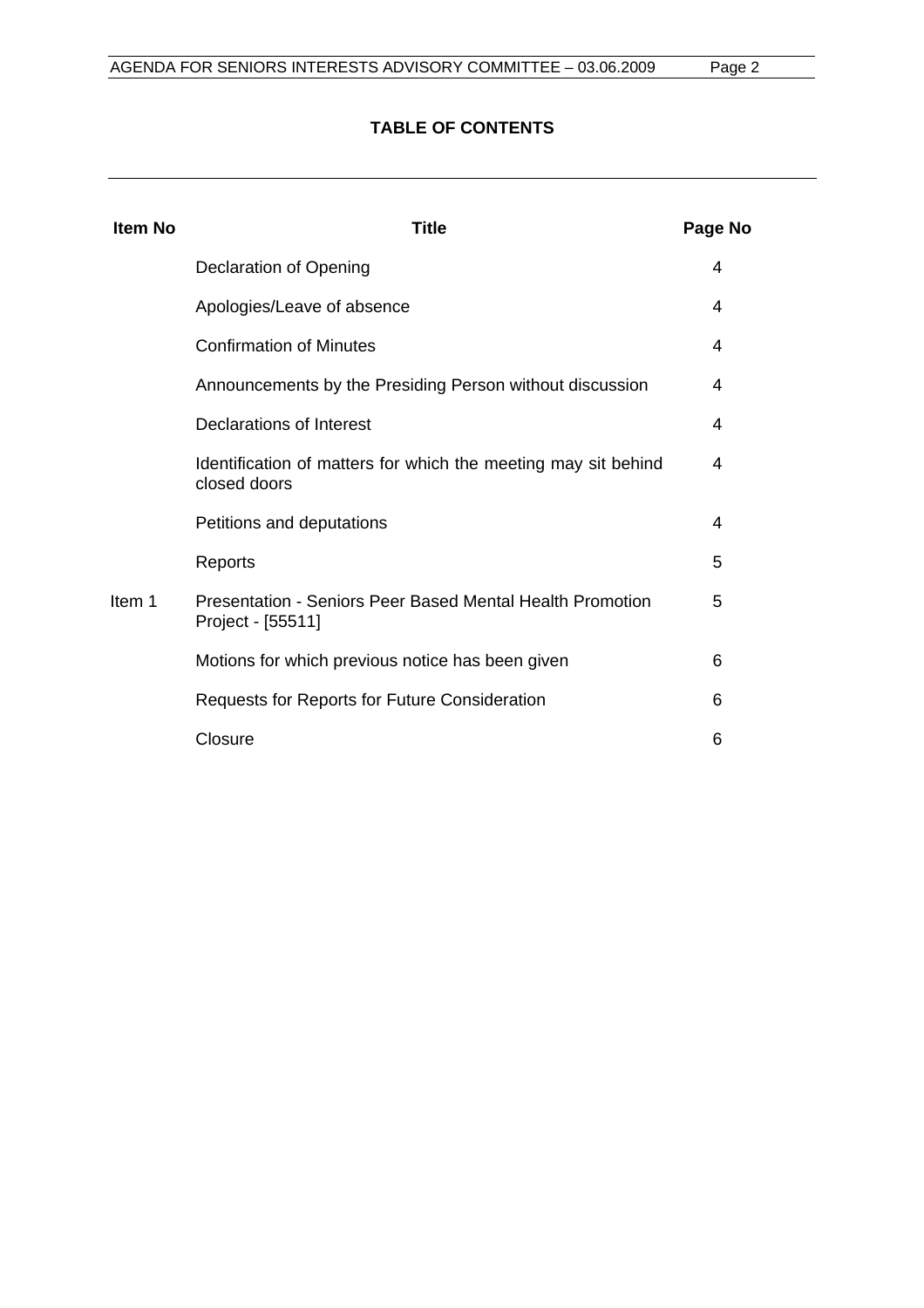# **CITY OF JOONDALUP**

Notice is hereby given that a meeting of the **SENIORS INTERESTS ADVISORY COMMITTEE** will be held in Conference Room 2, Joondalup Civic Centre, Boas Avenue, Joondalup on **WEDNESDAY, 3 JUNE 2009** commencing at **9.30 am.** 

GARRY HUNT Chief Executive Officer  $\Box$  Joondalup Joondalup 22 May 2009 Western Australia

# **AGENDA**

#### **Committee Members (12)**

| Cr Brian Corr          | <b>Presiding Person</b>            | South-East Ward                            |
|------------------------|------------------------------------|--------------------------------------------|
| Cr Fiona Diaz          | Deputy Presiding Person South Ward |                                            |
| Ms Margaret March      |                                    | <b>Community Member</b>                    |
| Ms Joy Coleman         |                                    | <b>Community Member</b>                    |
| Ms Valerie Corey       |                                    | <b>Community Member</b>                    |
| Ms Patricia Geary      |                                    | <b>Community Member</b>                    |
| Mr Allyn Bryant        |                                    | Association of Independent Retirees        |
| Ms Maria Bunn          |                                    | Multicultural Aged Care Services WA        |
| Ms Lynda Waterman      |                                    | Senior Community Liaison Officer           |
| Mr Alex Cilia La Corte |                                    | <b>National Seniors</b>                    |
| Mr Patrick Wyburn      |                                    | <b>WA Retirement Complexes Association</b> |
| Ms Anne Pike           |                                    | Advocare Inc                               |

#### **Quorum for meetings (6)**

The quorum for a meeting is to be at least 50% of the number of offices (whether vacant or not) of members of the committee.

#### **Simple majority:**

A simple majority is to be more than 50% of those members present at the meeting.

#### **Absolute majority: (7)**

An absolute majority is to be more than 50% of the number of offices (whether vacant or not) of the committee.

#### **Casting vote:**

In the event that the vote on a motion is tied, the presiding person must cast a second vote.

#### **Terms of Reference**

 $\triangleright$  To oversee the strategic coordination of all seniors' issues across Council.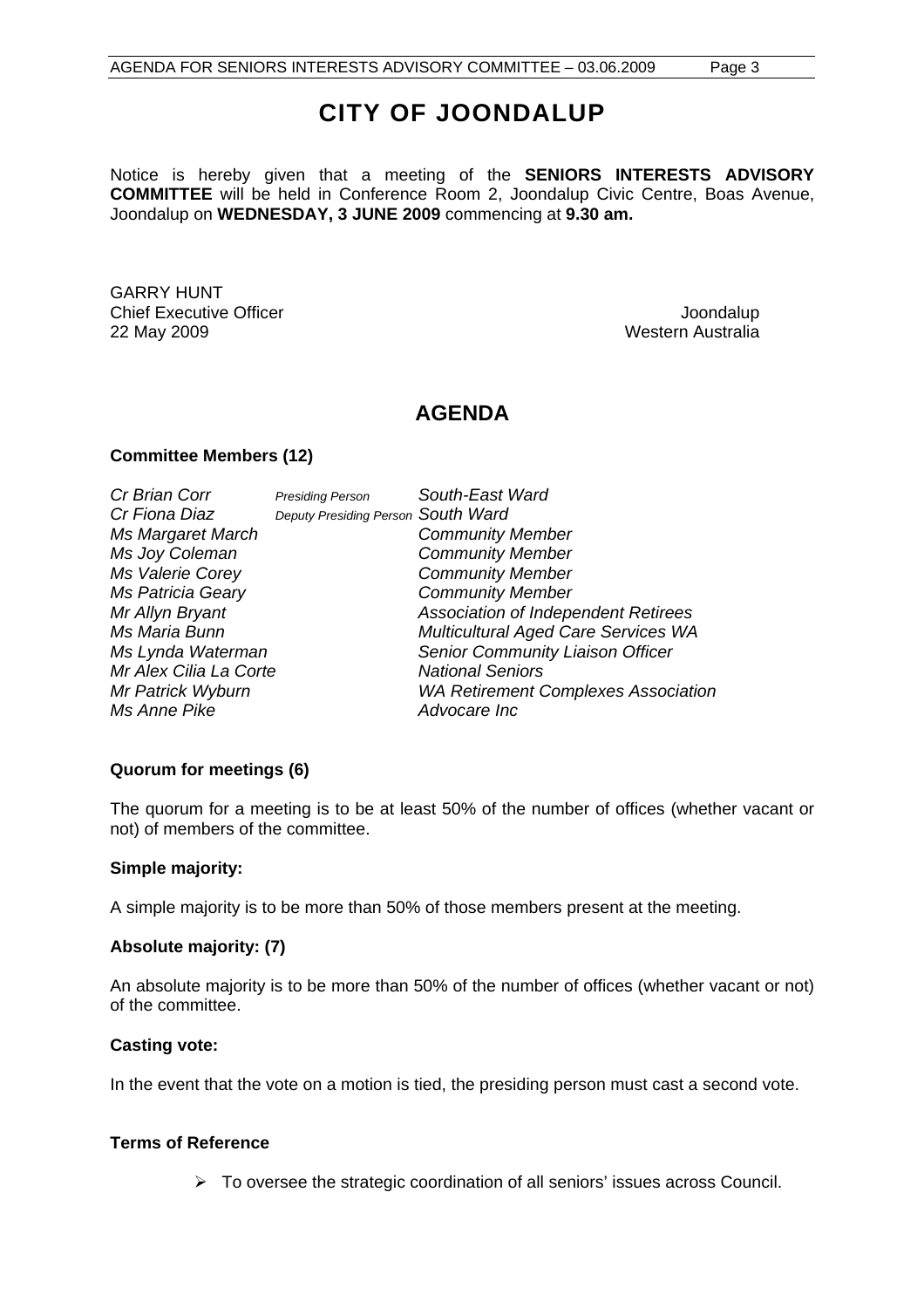$\triangleright$  To provide advice to Council to ensure that the concerns of seniors are adequately represented in the City's planning processes and the strategic directions being developed for older people across the City.

#### **DECLARATION OF OPENING**

#### **APOLOGIES/LEAVE OF ABSENCE**

Apology - Ms Maria Bunn

#### **CONFIRMATION OF MINUTES**

MINUTES OF THE SENIORS INTERESTS ADVISORY COMMITTEE HELD 1 APRIL 2009

#### **RECOMMENDATION**

**That the minutes of the meeting of the Seniors Interests Advisory Committee held on 1 April 2009 be confirmed as a true and correct record.** 

**ANNOUNCEMENTS BY THE PRESIDING PERSON WITHOUT DISCUSSION** 

**DECLARATIONS OF INTEREST** 

**IDENTIFICATION OF MATTERS FOR WHICH THE MEETING MAY SIT BEHIND CLOSED DOORS** 

**PETITIONS AND DEPUTATIONS**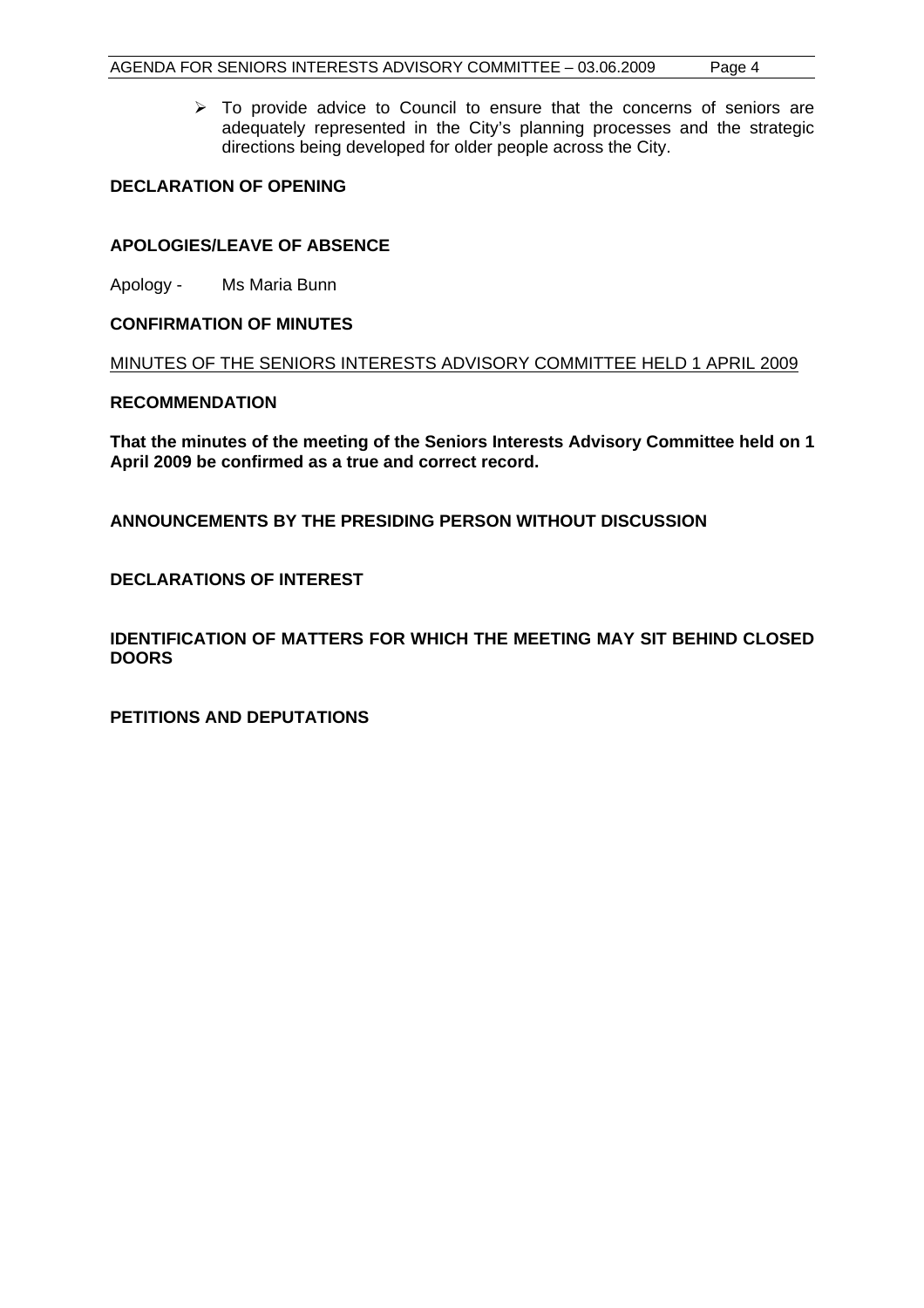## **ITEM 1 PRESENTATION - SENIORS PEER BASED MENTAL HEALTH PROMOTION PROJECT - [55511]**

**WARD:** All

**RESPONSIBLE** Mr Clayton Higham **DIRECTOR:** Planning and Community Development

Mentally Healthy WA, Curtin University of Technology in collaboration with COTA WA (Council of the Ageing WA) submitted a successful application to LotteryWest to pilot a seniors peer-based mental health promotion project in 2009.

A representative from the Seniors Peer Based Mental Health Promotion Project will provide Seniors Interests Advisory Committee members with an overview of the initiative.

The project will be based around the positive mental health message of Act-Belong-Commit. Messages will be targeted to the whole population of older people in order to provide a practical tool for individuals optimise their mental health and prevent the onset of mental health problems, and assist individuals that may be at risk of; or experiencing mental health problems, to become more mentally healthy.

The City of Joondalup has been invited to be involved in the Seniors Peer Based Mental Health Promotion Project. The role of the City will involve liaising with the peer educators, assist to generate interest in the education sessions and assisting the peer educator to identify mentally healthy activities in Joondalup.

#### **ATTACHMENTS**

Attachment 1 Seniors Peer Based Mental Health Promotion Project Summary

#### **RECOMMENDATION**

**That the Seniors Interests Advisory Committee NOTES the presentation on the Seniors Peer Based Mental Health Promotion Project.** 

Appendix 1 refers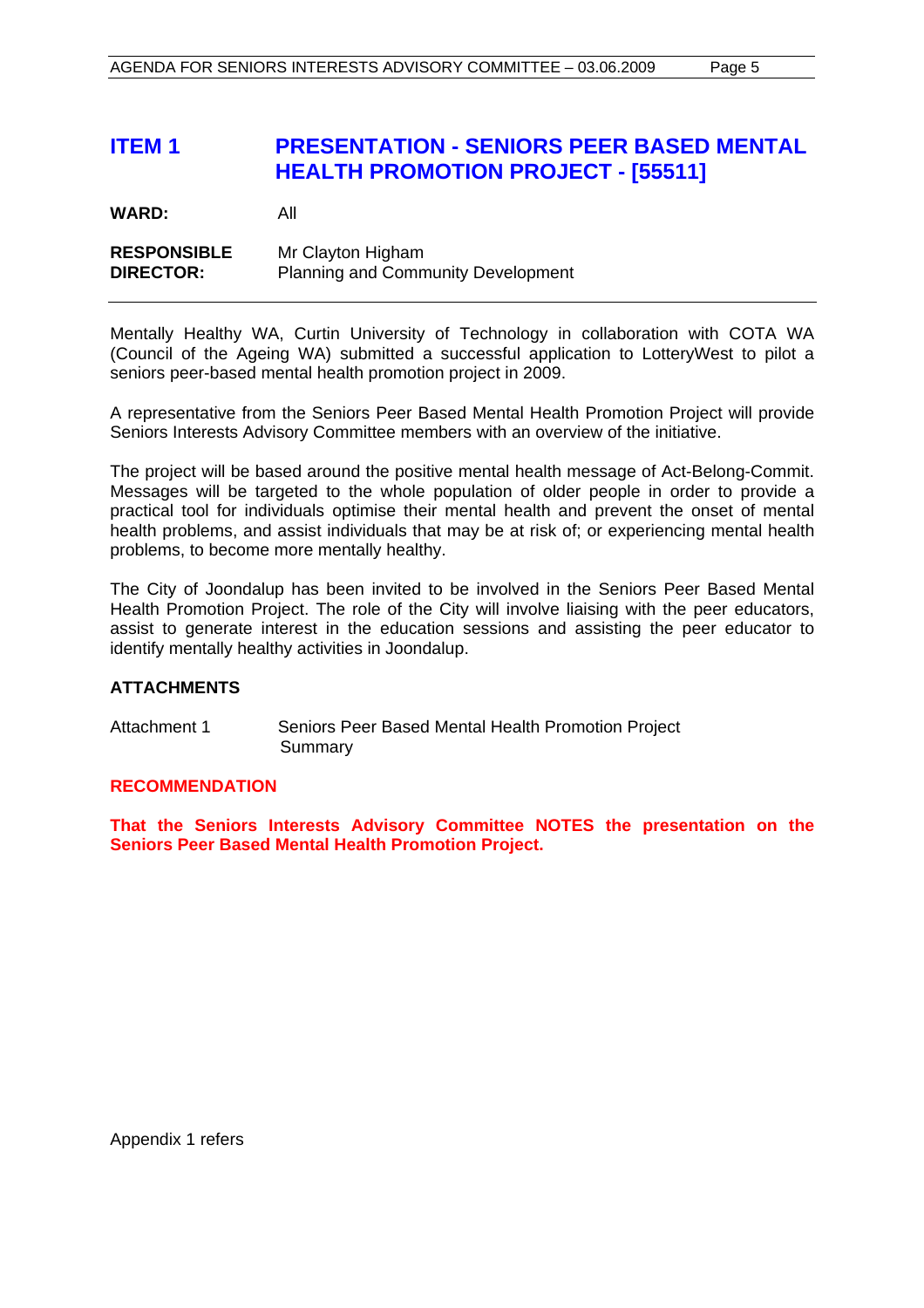### **MOTIONS OF WHICH PREVIOUS NOTICE HAS BEEN GIVEN**

**REQUESTS FOR REPORTS FOR FUTURE CONSIDERATION** 

**CLOSURE**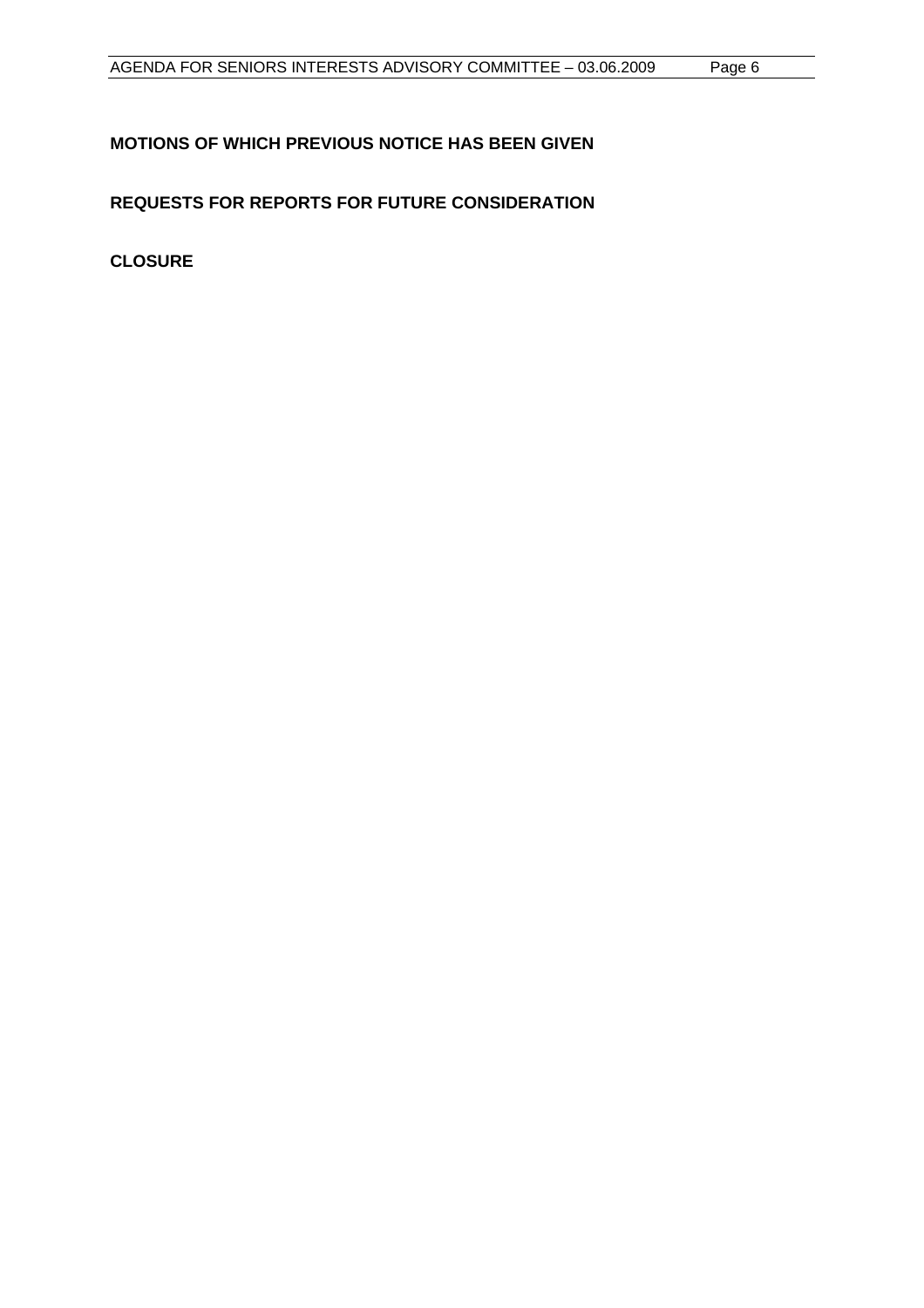

# **APPENDICES FOR AGENDA OF SENIORS INTERESTS ADVISORY COMMITTEE**

| <b>ITEM</b> | TITLE                                                                                               | <b>APPENDIX</b> | <b>PAGE</b> |
|-------------|-----------------------------------------------------------------------------------------------------|-----------------|-------------|
| Item 1      | <b>Presentation - Seniors Peer Based Mental</b><br>Health Promotion Project - [55511]               |                 |             |
|             | Attachment 1 - Seniors Peer Based<br>$\bullet$<br><b>Mental Health Promotion Project</b><br>Summary |                 |             |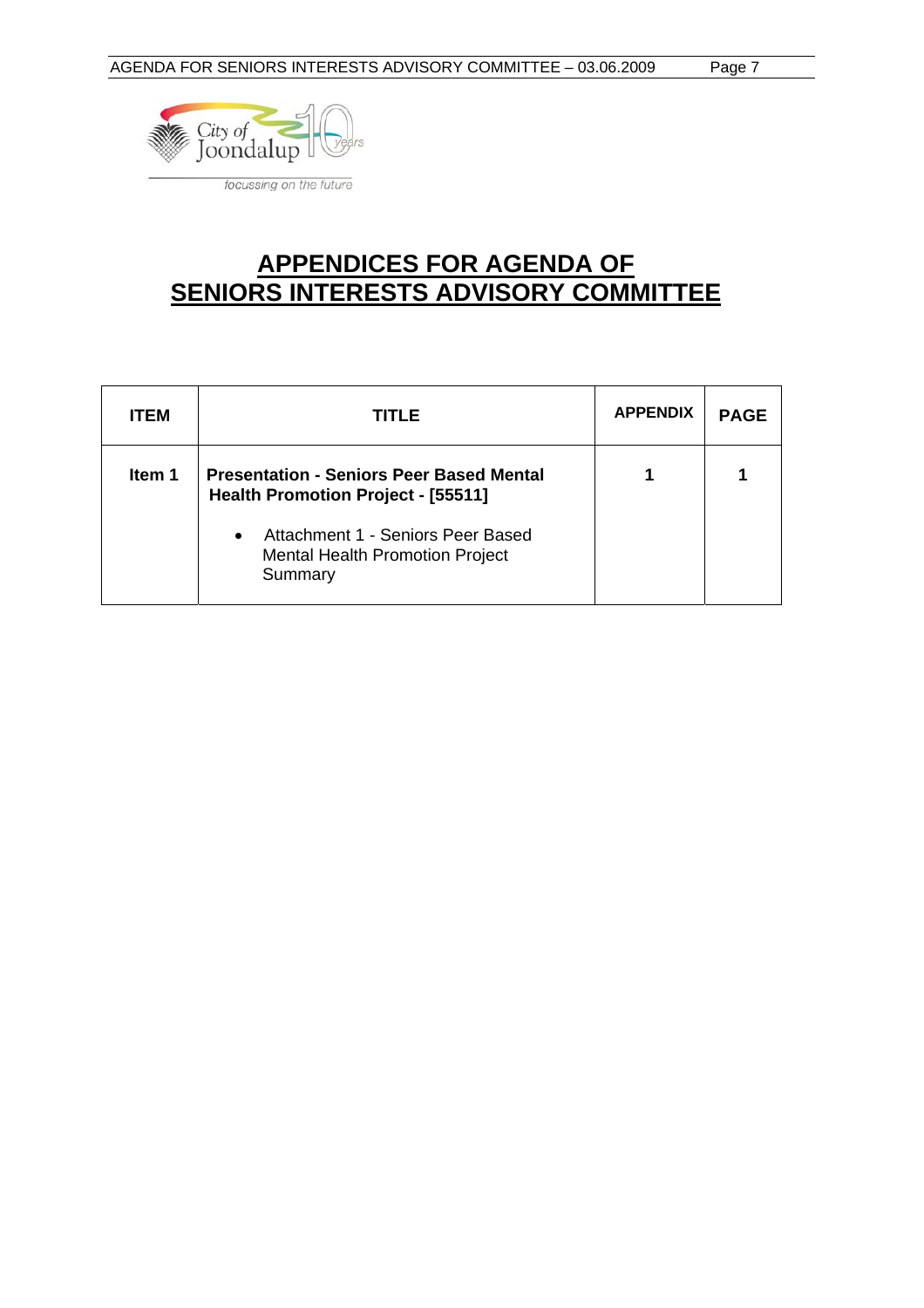#### **Seniors peer based mental health promotion project: Act-Belong-Commit theme**



The Council of the Ageing (COTA) and Mentally Healthy WA will work collaboratively to develop a peer based mental health promotion education and training package for seniors.

The package will be based around the positive mental health message of Act-Belong-Commit. Messages will be targeted to the whole senior population in order to provide a practical tool for individuals optimise their mental health and prevent the onset of mental health problems, and assist individuals that may be at risk of; or experiencing mental health problems, to become more mentally healthy.

The Act-Belong-Commit message encourages individuals to take action to protect and promote their mental wellbeing, and encourages organisations and groups to provide mentally healthy activities for participants and members.

**Act** refers to individuals being physically, mentally and socially active. At the basic physical and cognitive levels, individuals can act alone or independently: take a walk; read a book; do a crossword puzzle; garden; take a correspondence course; and so on. At a basic social level, individuals can interact with salespeople while shopping, talk to their neighbours, maintain contact with family, etc.

**Belong** refers to becoming a member of a group or organisation (whether faceto-face or not), such that an individual's connectedness with the community is strengthened. Belonging to a book club not only expands the cognitive activity involved, but adds a social dimension as well; joining a walking group is likely to expand the physical activity, and adds a social connectedness dimension. Overall, the more an individual is 'connected', the greater contribution to mental health, and the greater the availability of assistance in coping with the vicissitudes of life and threats to mental health.

**Commit** refers to the level of effort an individual 'commits' to the activities engaged in. For example, one can be a spectator member of the local theatre group or sporting club, or one can be an active participant; one can volunteer to be treasurer or go on a recruiting drive or in some other way commit to more engagement with an organisation. Similarly, an individual can enrol in a hobby class that requires little intellectual effort, or a walking group that has a fairly regular route of mild effort, or, the individual can take on a challenging (but achievable) educational class or join a walking group that has an orienteering bent. The greater the level of commitment to one's interest or group, the greater sense of self, the greater satisfaction from one's efforts, and the greater contribution to mental health.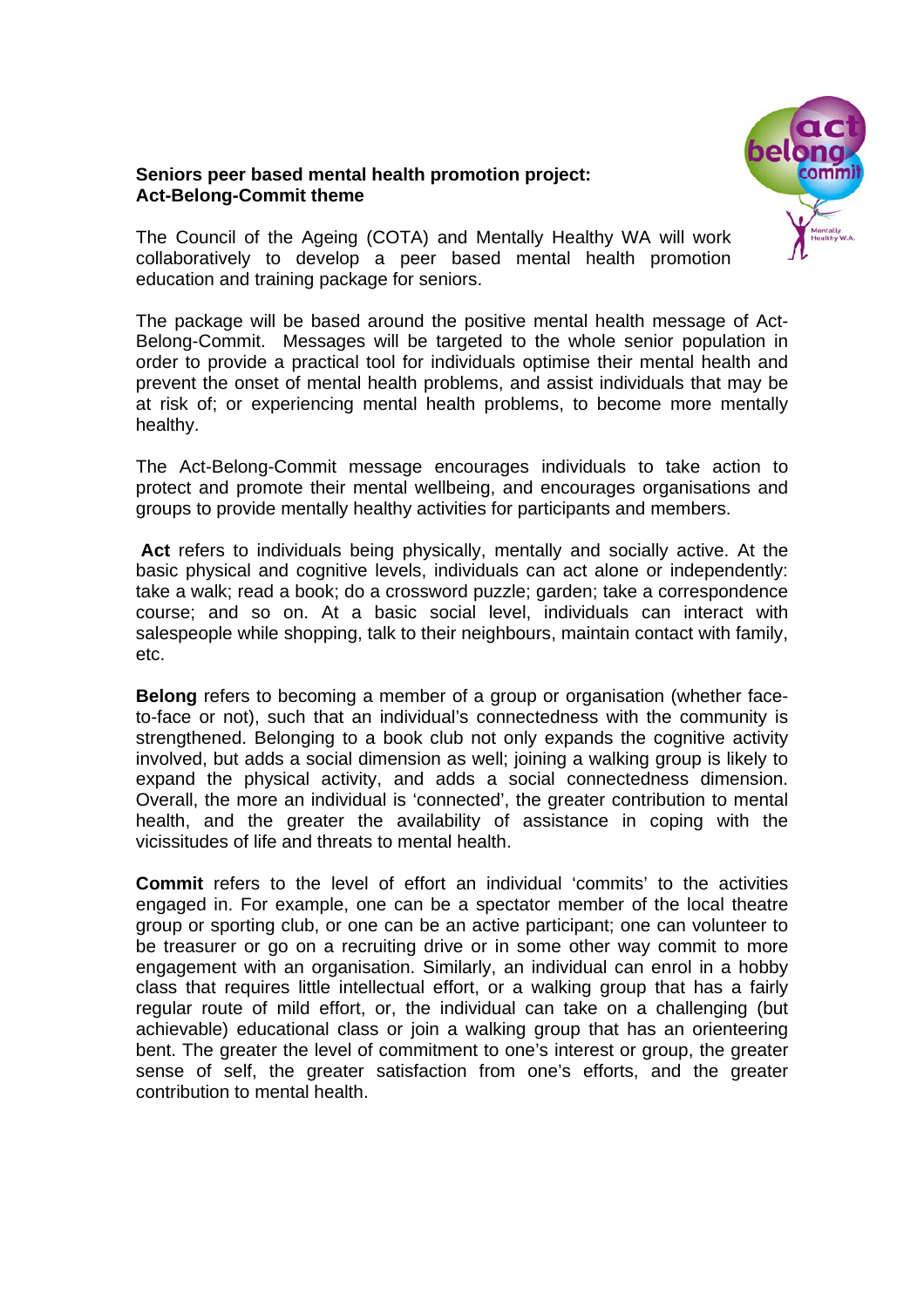A small group of seniors will be selected from three different locations in the metropolitan area and trained to deliver one-hour education sessions to their peers on how to keep mentally healthy.

The peer educators will link individuals with Act-Belong-Commit Project Officers and other relevant groups, organisations and service providers in their local area to identify suitable hobbies, projects and events that will improve social connections, increase physical activity levels and provide individuals with a sense of purpose and meaning through their involvement in community activities.

The session content could look like:

- What is mental health?
- What makes a person mentally healthy?
- What contributes to mental health problems and illnesses?
- What is depression? Is it a normal part of ageing?
- How to cope with stressors
- Keeping mentally healthy the Act-Belong-Commit guide
- Community tool box
- Where to go for help

A mentoring program could compliment the peer based education program and facilitate the uptake of activities amongst older adults.

The project will be piloted in the three selected communities and pending positive results may be rolled out state-wide.

#### **Research Design**

There are two evaluation components:

1. A pre-post session questionnaire to measure the immediate impact of the sessions on mental health literacy; and

2. A three month follow-up questionnaire to measure the longer term impact of the sessions – and particularly on behaviour change.

#### **Pre-Post Session Questionnaire**

Prior to the peer based education session, participants will be asked to complete a short questionnaire to indicate their knowledge of activities that can protect and promote mental health and their current involvement in mentally healthy activities. We will also measure their current state of mental wellbeing.